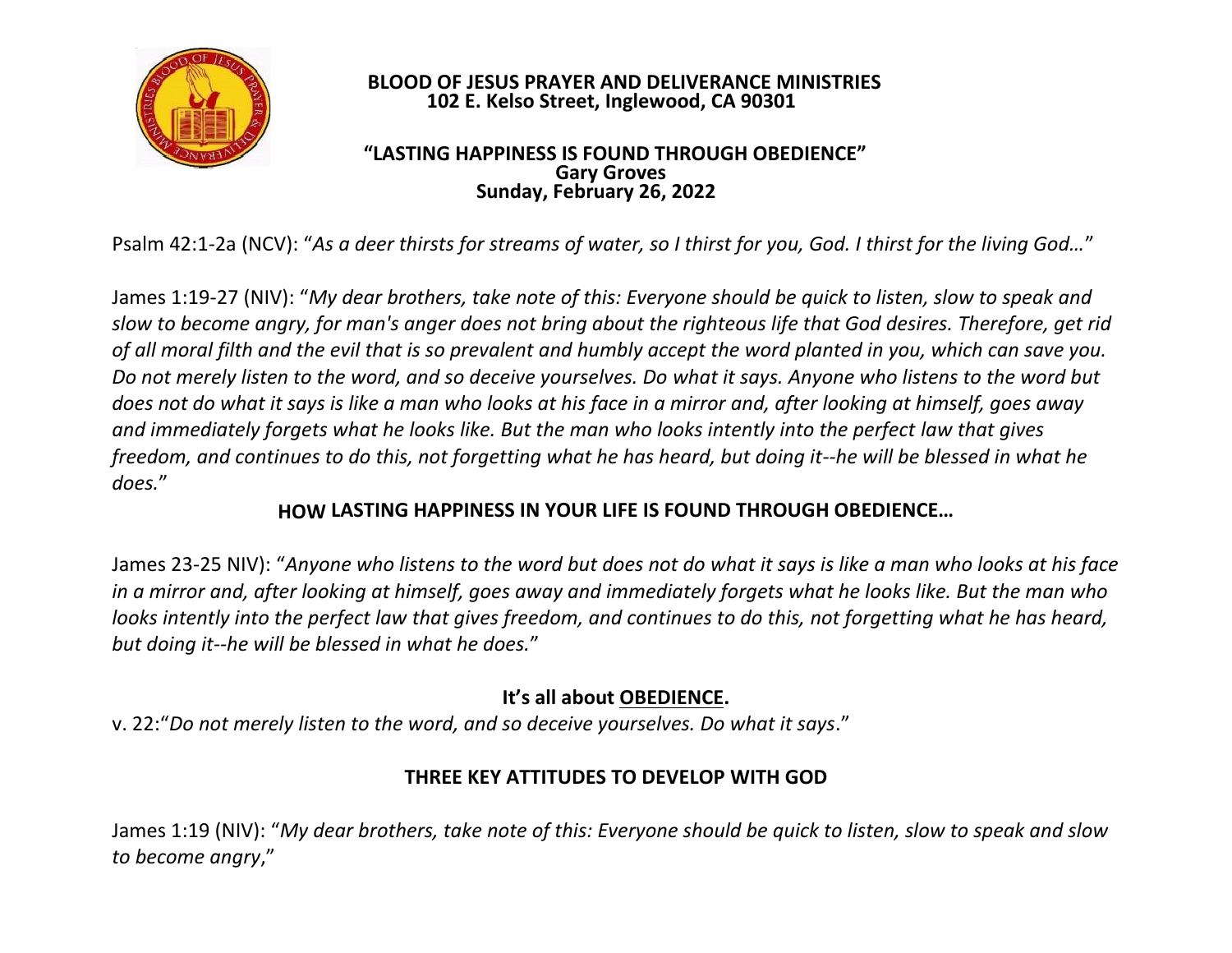#### **1. Learn to become an ACTIVE LISTENER.**

v. 19: "*Everyone should be quick to listen…"*

#### **2. Learn to SPEAK WITH PATIENCE AND HUMILTY.**

v. 19: "*Everyone should be…slow to speak…*"

### **3. Learn to always KEEP MY MIND OPEN to God's Word.**

v. 19: "*…Everyone should be…slow to become angry*,"

v. 20 (NLT): "*Human anger does not produce the righteousness God desires*."

### **TO DEVELOP THESE ATTITUDES THAT LEAD TO GREATER OBEDIENCE TO JESUS CHRIST…**

## **1. Get rid of the MORAL FILTH AND EVIL IN MY LIFE.**

v. 21 (NIV): "*Therefore, get rid of all moral filth and the evil that is so prevalent and humbly accept the word planted in you, which can save you*."

Ephesians 4:22-24 (TLB): "*then throw off your old evil nature—the old you that was a partner in your evil ways rotten through and through, full of lust and sham. Now your attitudes and thoughts must all be constantly changing for the better. Yes, you must be a new and different person, holy and good. Clothe yourself with this new nature.*"

Proverbs 5:21 (NIV): "*For your ways are in full view of the Lord, and he examines all your paths*."

Proverbs 5:23 (NIV): "*For lack of discipline they will die, led astray by their own great folly*."

1 John 1:9 (NIV): "*If we confess our sins, he is faithful and just and will forgive us our sins and purify us from all unrighteousness*."